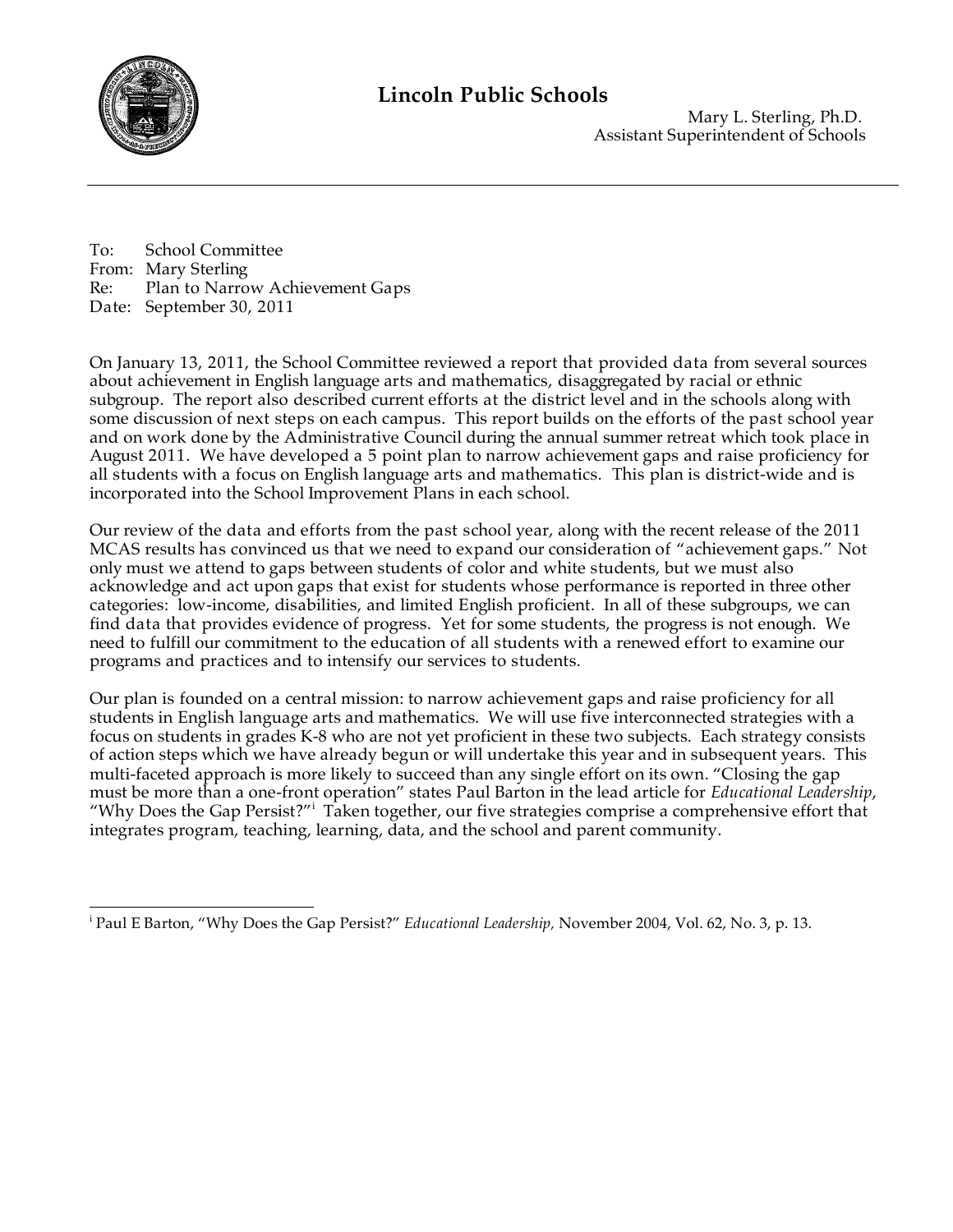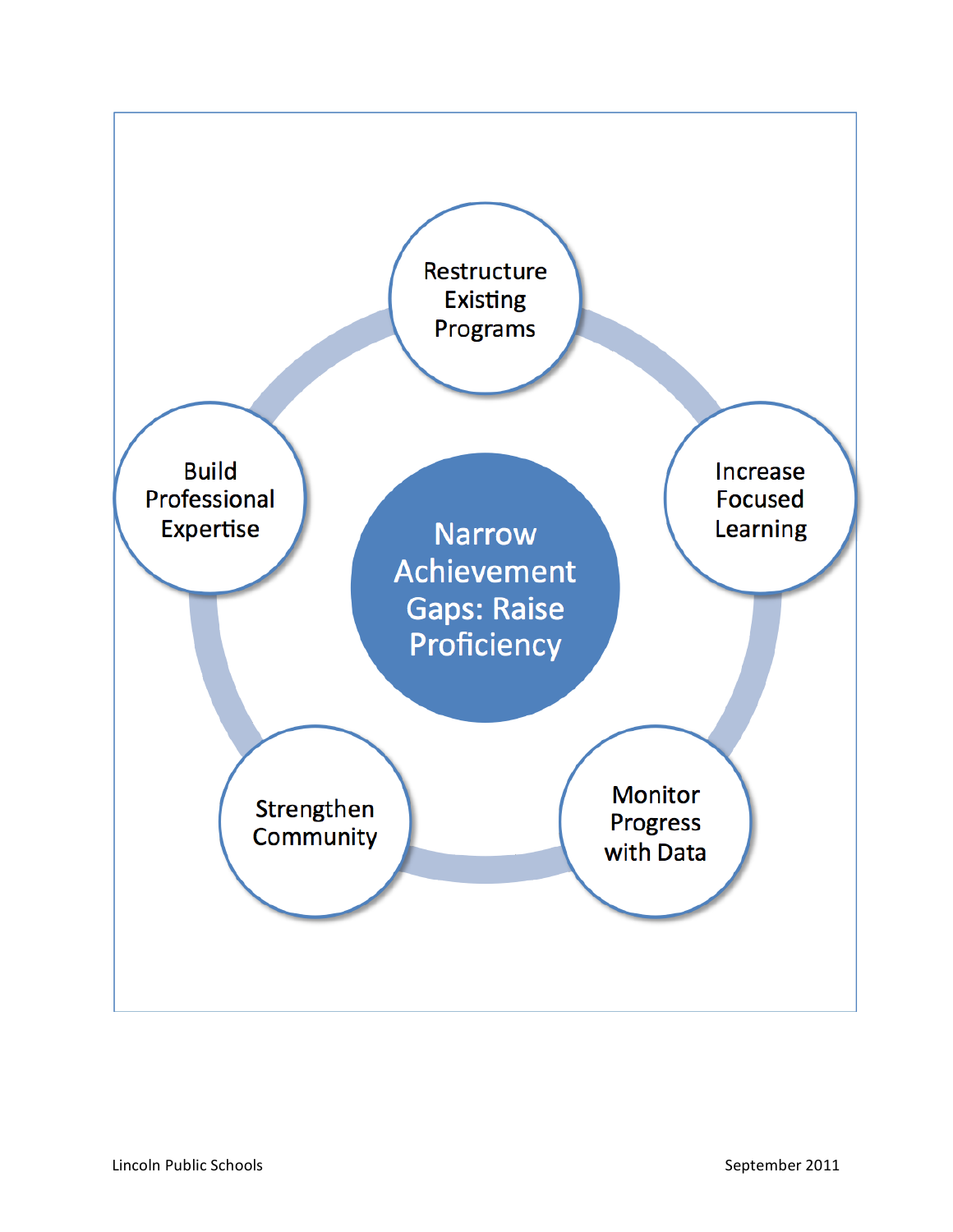# **To narrow achievement gaps and raise proficiency for all students, we will use five interconnected strategies with a focus on students in grades K-8 who are not yet proficient in ELA and Math**

## **1. Restructure existing programs**

- Review and re-design schedules in grades 6-8 in Middle Schools to provide focused time for learning through Academic Extensions
- Restructure the METCO program to provide more academic support for Boston students K-8

## **2. Increase opportunities for focused learning**

School year 2011-12

- Goal-focused Intervention Plans for selected K-8 students based on data about their performance
- Math and ELA Academic Extensions for identified students, grades 6-8 in middle schools
- Increase instruction, practice, and feedback for students K-8 in writing Open Response in ELA, Math, Social Studies, and Science
- Hanscom: Extra section of combined reading/math support class for grade 6 students
- Hanscom: Additional 60 min. of math per 6-day cycle, grades 6-8
- Hanscom: After-school homework sessions for students in grades 4-8, two days a week
- Lincoln School: Additional writing course of one trimester for students at grades 6 and 8
- Lincoln School: After school program for Boston students with academic focus

Summer Programs

- Title I summer program at Hanscom Middle School with focus on math and ELA skills for students entering grades 4-8
- Title I summer ELA and Math skills booster program at Hanscom Primary School for students entering grades 2 - 3
- Math Camp in Lincoln to reach diverse learners entering grades 3 4 at the Lincoln School
- Achievement Camp in Lincoln for students entering gr. K 2 at Lincoln School with focus on math and literacy
- Transportation for Boston students to participate in Lincoln summer academic camps